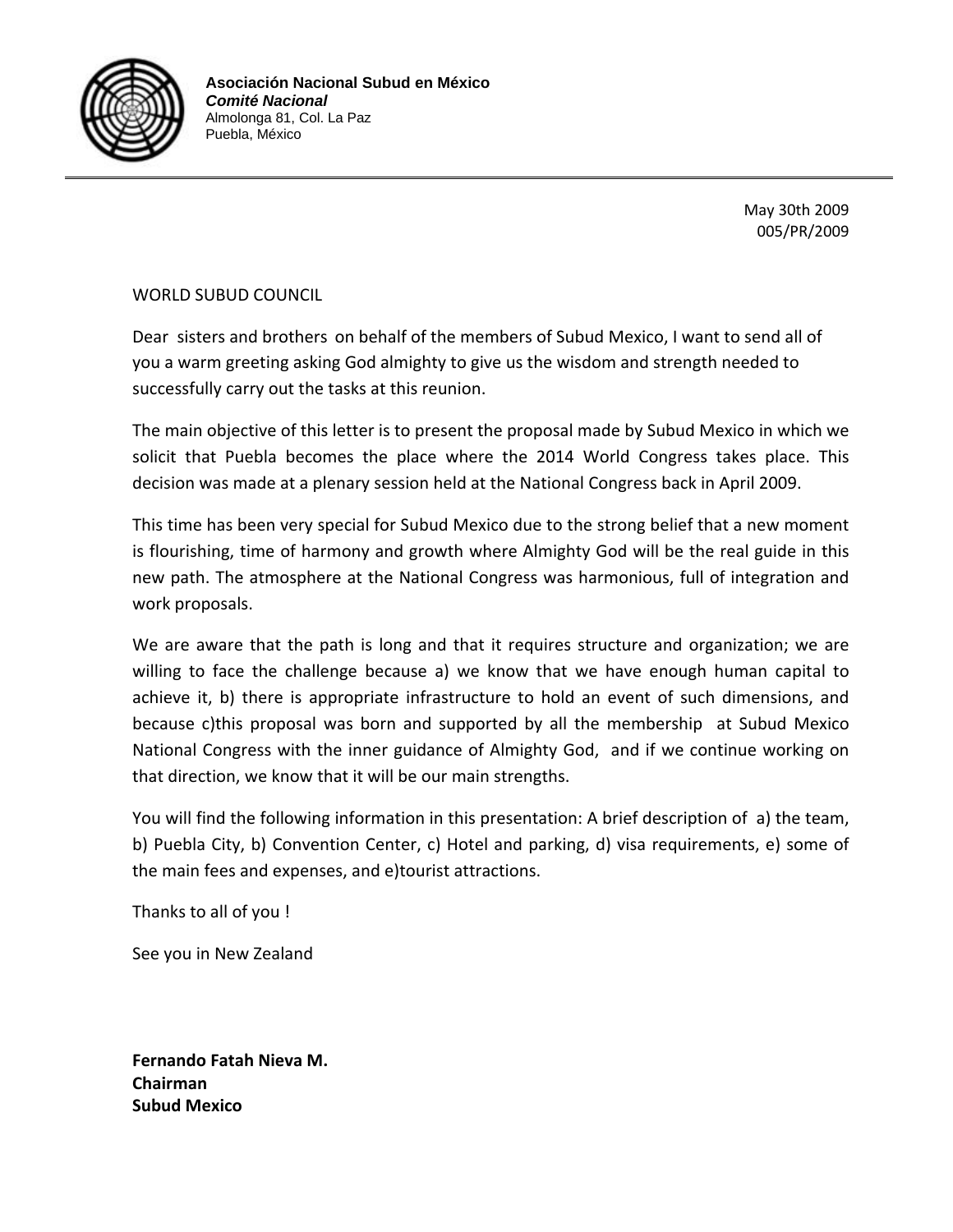

| <b>The Team</b> | The core team that is going to be participating is compose by. |
|-----------------|----------------------------------------------------------------|
|                 | Fernando Fatah Nieva<br>Subud México Chairman                  |
|                 | <b>Mariamah Flores Torres</b><br>Zone 7 Representative         |
|                 | Luthfi Becker<br><b>Committee Councilor</b>                    |
|                 | Conrado Loranca<br>National treasurer                          |
|                 | Rasjidah Flores Torres<br>Kedjiwaan Councilor                  |
|                 | <b>Héctor Rivero</b><br>Subud Puebla Group Chairman            |
|                 | Ghofar Pérez<br>Subud Tlaxcala Group Chairman                  |
|                 | <b>Lathif Morales</b><br>Subud Tlaxcala Group Secretary        |
|                 | <b>Maemunah Torres</b><br>Mexico city Group member             |
|                 | <b>Hannah Carias</b><br><b>Subud Veracruz Member</b>           |
|                 | <b>Hammid Carias</b>                                           |
|                 | Subud Veracruz group member<br>Samuel Ortiz                    |
|                 | Mexico City Group member<br>Sandra Rosete                      |
|                 | Subud Puebla Group member                                      |
|                 |                                                                |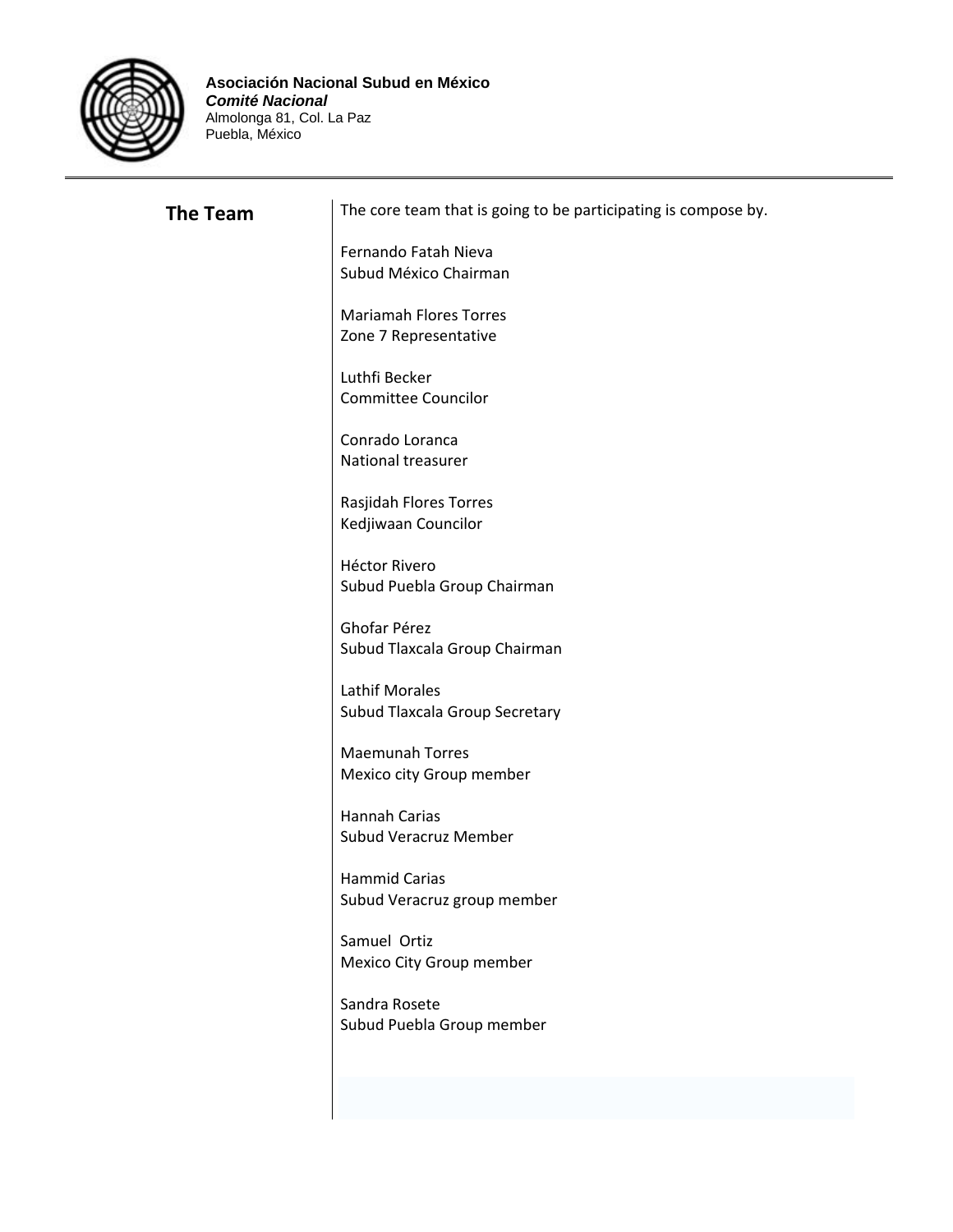



**The Place** The city of Puebla, officially Heroic Puebla de Zaragoza (nicknamed Angelópolis) is the capital and largest city of the Mexican state of Puebla. The city has a population of 1,399,519 (the municipality, 1,485,941).The metropolitan area of the city, however, extends over 10 municipalities of the state of Puebla, such as the city of Cholula and 13 of the state of Tlaxcala, and with a population of 2,109,049 it is fourth most populous metropolitan area in Mexico. Puebla is an important industrial, cultural and educational center of Mexico for the central and south‐east regions. It is also one of the oldest colonial cities in the continent.

> Puebla is located in the Valley of Puebla, surrounded by volcanoes and snow‐capped mountains, slightly over 110 kilometres southeast of Mexico City.

> The city of Puebla was founded on April 16, 1531 as "La puebla de Los Ángeles", the word "puebla" meaning settlement. It was the first city in central Mexico founded by the Spanish conquerors that was not built upon the ruins of a conquered Amerindian settlement. Its strategic location, half‐way between the port of Veracruz and Mexico City, made it the second most important city during the colonial period.

> The folkloric Mexican women's dress known as China Poblana was created in Puebla. Also, the "Talavera Poblana" is a fine earthenware of colonial origin still made in the city. It's a motif unique to Puebla; dinnerware, plant pots, churches and even streets may be lined with tiles of Talavera.

> Also worth visiting is the pyramid of Cholula, a city within the metropolitan area of Puebla. Cholula was one of the most important cities under the Aztec empire, and its pyramid is the largest in the New World, both by in terms of base‐size and total volume. The town, with a population of only 200,000 inhabitants, is said to boast a chapel for every day of the year, albeit some of the churches are quite small and even makeshift.

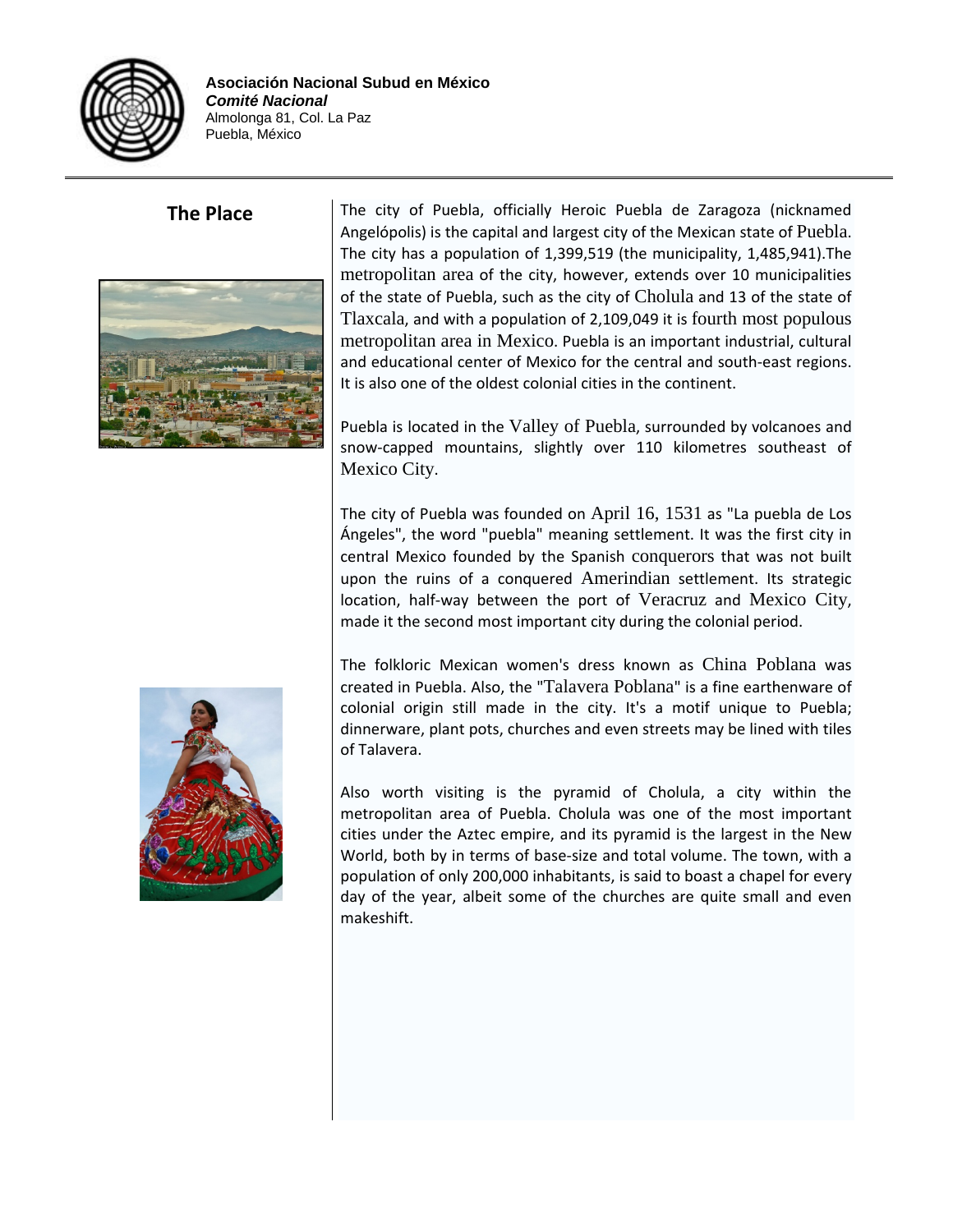



The historic center of the city still contains much Spanish Colonial architecture and is a UNESCO World Heritage Site. Many of the old buildings were severely damaged in the 1999 earthquake. In recent years some of the historical buildings have been restored while others are in a state of disrepair.

Of all the colonial buildings, the most impressive are the Puebla Cathedral, built in a mixed neoclassical style; the gold‐covered Capilla del Rosario (Rosary Chapel), in the nearby Iglesia de Santo Domingo, is a dramatic example of Mexican baroque, being a chapel inlaid with gold. Other important landmarks are El Barrio del Artista ("The Artist's Neighborhood") where local arts are produced and the Centro y Zócalo (downtown) where the Cathedral of Puebla and the Palacio Municipal are located.

Puebla's food culture, known as Cocina Poblana, is popular all over Mexico. Puebla is considered the home of Mole poblano, a rich, spicy sauce containing chocolate, cinnamon and nuts, as well as different types of hot peppers. Served with chicken, mole has become the most renowned dish of Puebla's cuisine. Camote, sweet potatoes cooked in a stove and topped with creme are a traditional sweet. Rompope is a liquor based on egg yolk and vanilla, created many years ago by Puebla's nuns. Chiles en nogada is a dish of stuffed chilies with meat, fruit, and topped with walnut sauce and pomegranate seeds; it is prepared mainly in August (during walnut harvest season). The Chalupa, a small tortilla topped with salsa, chopped onion and meat; and widely known in Mexico as a fast food is also from the city. Other traditional sweets include the sweets from Santa Clara (dulces de Santa Clara), crystallized fruits, and milk candies.



For more information

http://www.fotosdepuebla.org/galeria/main.php

http://www.puebladezaragoza.gob.mx/joomla/

http://www.puebla.gob.mx/puebla/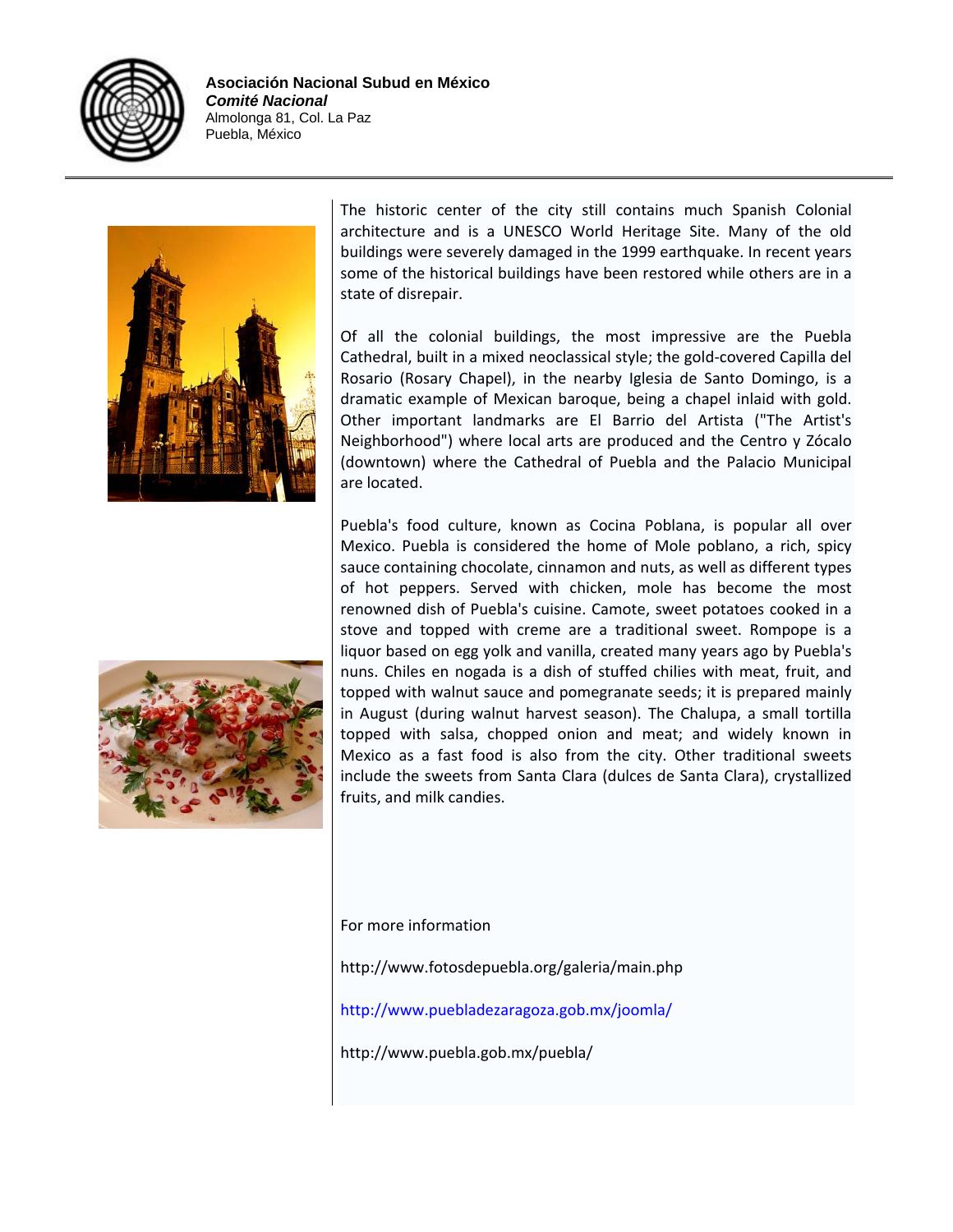

### **THE CONVENTION CENTER**



William O. Jenkins



Puebla is a colonial city with many contrasts. It is home to more than two‐thousand five hundred catalogued buildings that represent its historic and artistic value as a cultural world heritage site as well as its important commercial touristic development.

This is why that since the sixth of January 1999 Puebla's Convention Center, William O. Jenkins majestic cultural development, in which the past is combined with a vision of the future, has allowed its visitors to enjoy a well preserved architectural style in all of its details. From the combination of neoclassical, industrial and modern architectural styles to the quality of its ancient murals and the functionality of its installations, its nature and history have made it a unique and memorable place, being the only convention center in America located within the historic center of a cultural world heritage city.

Puebla's convention center is today considered one of the most significant sites in the state since it has been host to the most important conferences, conventions, symposiums, forums, seminars, meetings, presentations, concerts, expositions, performances, professional fairs and the most important events in the state of Puebla.

When cost and travel time are key factors to the success of an event and valuable for a businessman, we are equipped with excellent access roads and set up as a perfectly connected destination. Give us the privilege to be able to serve you and make your conference or convention an absolute success.



Constructed over what were once textile factories named "la mascota", "la esperanza" and "la guía. The colors that represent them are yellow, orange and green. This is because when the excavations were carried out for the cementation, the remains of an ancient talavera factory from before the 20th century were found, and these were the predominant colors of the recovered pieces. Located precisely in the historic center within the San Francisco walkway, the monumental legacy of the city of Puebla guarantees a celebration of original, diverse, and exclusive events, offering its visitors the richest gastronomy, diversion, art, as well as vast touristic and cultural services and products.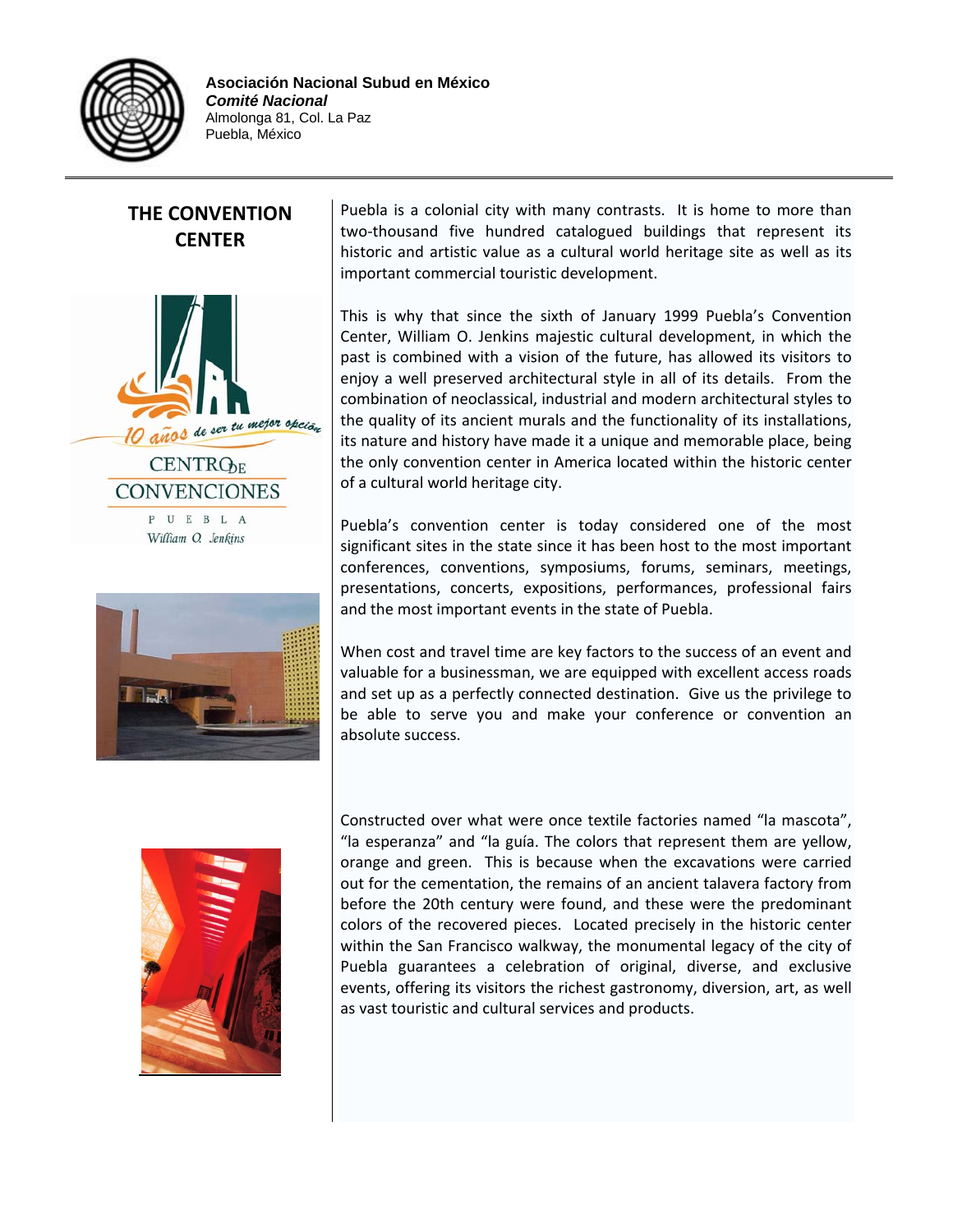





It offers 13 rooms completely equipped for all of your needs, as well as two open areas. Let's do a tour through the convention center. The rooms are all equipped with air conditioning, direct and indirect lighting programmable according to your needs, principal access to our services to ensure the successful development of your event. An auditorium called the auditorium Angelópolis with a capacity of 264 people, a main entrance, two service entrances, direct and indirect lighting programmable according to your needs and an air conditioning system.

The principal balcony is an attractive balcony located above the ancient roofs of the textile factories that were once located in the zone. A general view of the green area of the passageway of San Francisco, where the remains of the foundation of Puebla can be seen, offers direct access to the San Francisco room, an ideal place for expositions, registrations, cafeterias and common rooms. The Chacuaco plaza is a spacious and attractive plaza topped off by the original antique chimney of a textile factory that gives commemoration and tribute to the industrial vocation of the city of Puebla. It's the perfect place for inaugurations, ceremonies, artistic presentations, festivals and many other events.

Additional services – the convention center, Puebla, also offers services such as: press room, car lift, infirmary, 2 story indoor parking complex for 340 automobiles. There is also an alternate parking with 1,000 more parking spaces. Additional benefits that we offer include: our own furniture of the highest quality, wireless internet, systems of simultaneous interpreting, as well as areas that correspond with food and beverages such as coffee break, cocktail and box lunch.

And without a doubt our most important quality is that we have highly capable personnel to offer you the best attention and most efficient service with a great ability to resolve any setbacks that could present themselves during your event.

For more info

www.convenciones.com.mx.

For technical info see the appendix 1

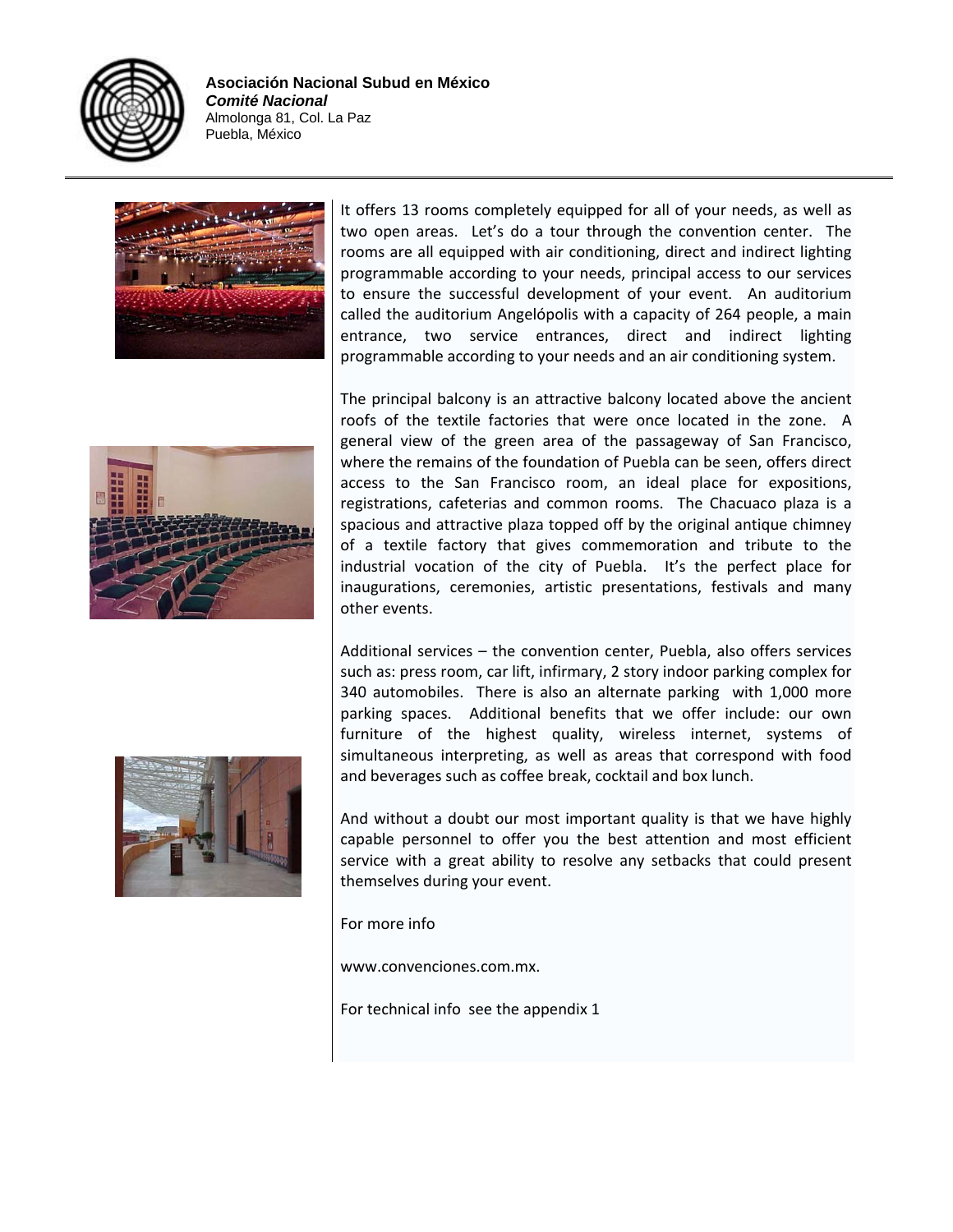

| The Convention Center has around it at least 25 hotels, Boutique Hotels,<br>Hostals with a total of 3500 beds, with a cost range range of US \$10.00 to US<br>\$150.00 per night. |
|-----------------------------------------------------------------------------------------------------------------------------------------------------------------------------------|
| The next four years are going to be builted 5 more first and business class.                                                                                                      |
| The Convention Center has 350 parking                                                                                                                                             |
|                                                                                                                                                                                   |
|                                                                                                                                                                                   |
|                                                                                                                                                                                   |
|                                                                                                                                                                                   |
| See appendix 2                                                                                                                                                                    |
|                                                                                                                                                                                   |
|                                                                                                                                                                                   |
|                                                                                                                                                                                   |
| For large Cultural events Puebla has a unique space: The Teatro Principal (The<br>Main Theatre) that is located across the street of the convention center.                       |
| This theater is the first theater built in all America.                                                                                                                           |
| It can host a event for an audience of 700 people.                                                                                                                                |
|                                                                                                                                                                                   |
|                                                                                                                                                                                   |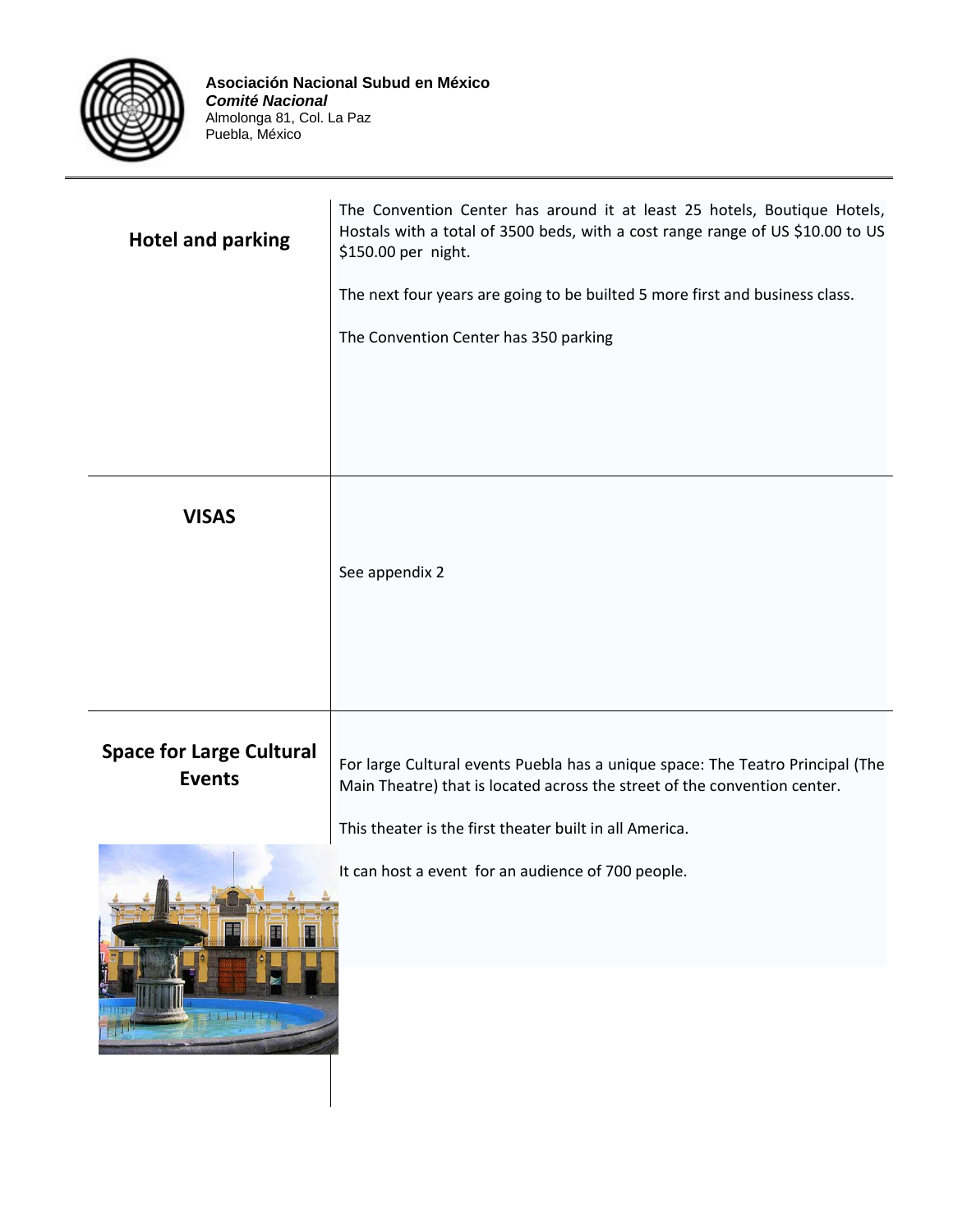

# **APENDIX 1**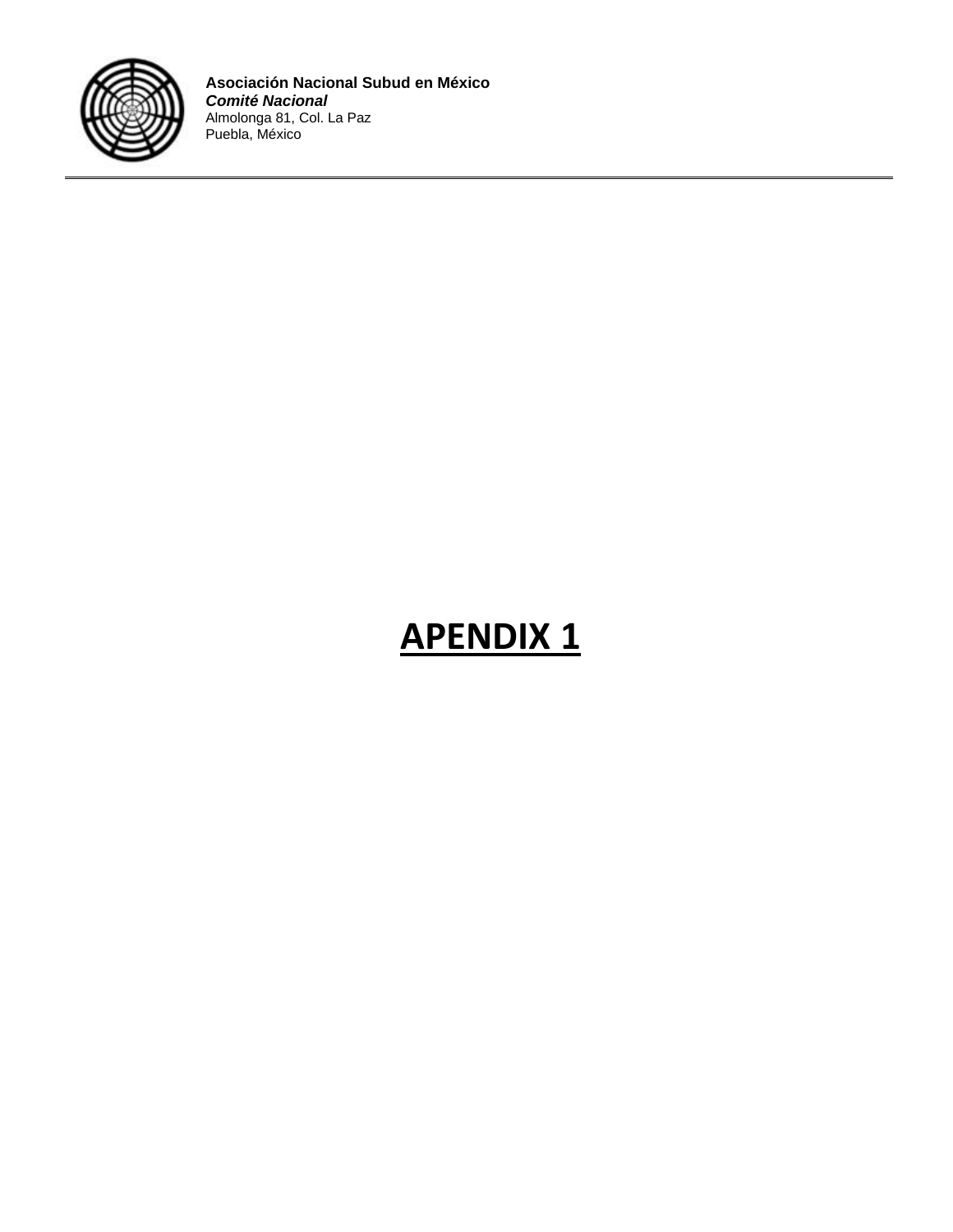





**Rooms CCPuebla**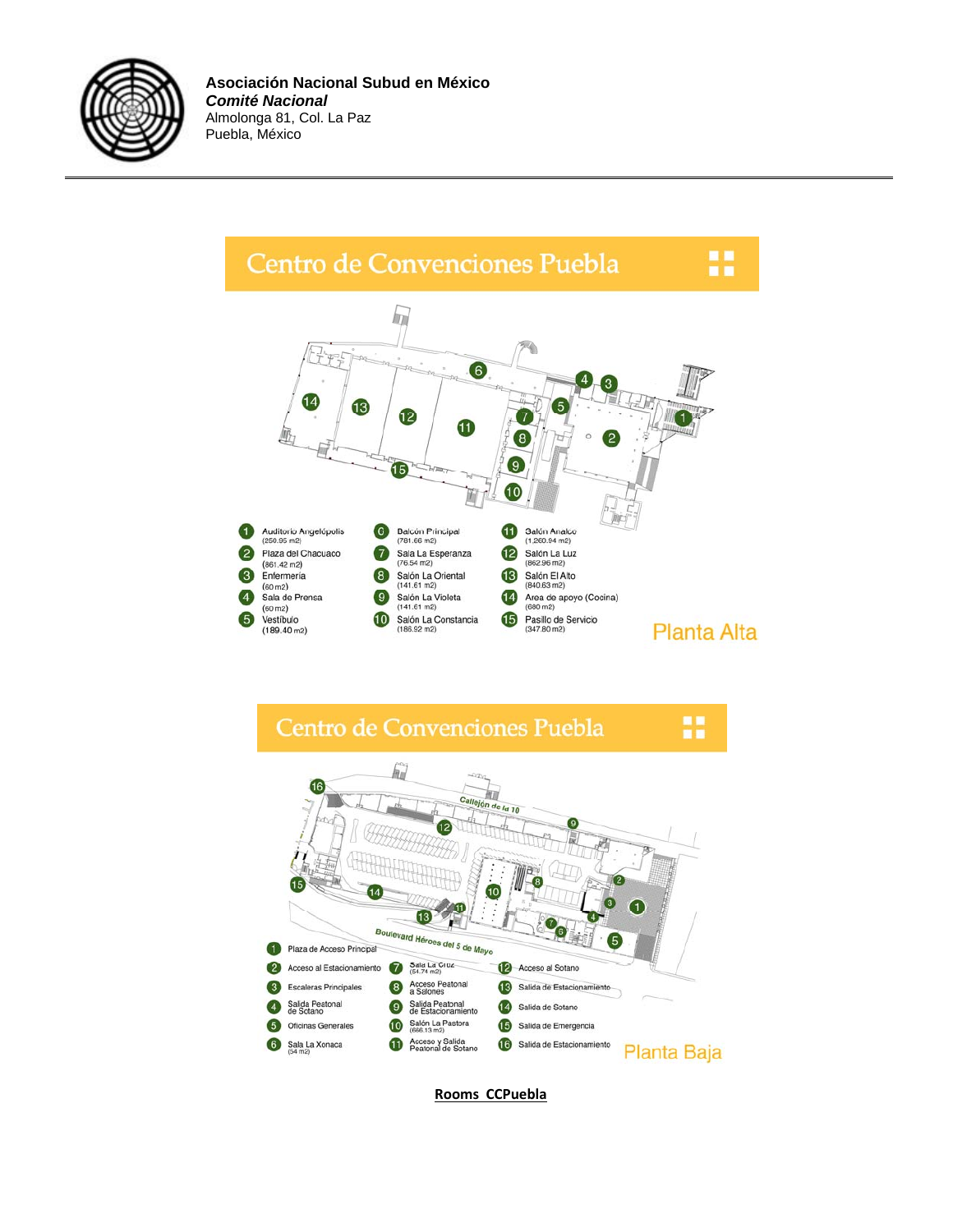

#### **AUDITORIO ANGELOPOLIS**

| Auditórium   School   Stands   Banquet   Dinner   Cocktail   "u"   Russian |  |  |  |  |
|----------------------------------------------------------------------------|--|--|--|--|
| 264                                                                        |  |  |  |  |



| Technical characteristics |                                     |                                             |  |  |  |  |  |
|---------------------------|-------------------------------------|---------------------------------------------|--|--|--|--|--|
| Surface                   | 250,95 m / 2701.20 ft2              |                                             |  |  |  |  |  |
| length                    | 13,25 m / 43.47 ft                  | System of simultaneous translation by means |  |  |  |  |  |
| front                     | 18,93 m / 62.10 ft                  | of infrared beams, sound system with 6      |  |  |  |  |  |
| heigth                    | $5,50 \text{ m} / 18.04 \text{ ft}$ | loudspeakers and screen.                    |  |  |  |  |  |
| Columns                   |                                     |                                             |  |  |  |  |  |

#### **XONACA**

| Auditórium   School   Stands   Banquet   Dinner   Cocktail   "u"   Russian |    |    |    |    |
|----------------------------------------------------------------------------|----|----|----|----|
| 50                                                                         | 30 | 40 | 40 | 26 |

| Technical characteristics |                               |                                                               |
|---------------------------|-------------------------------|---------------------------------------------------------------|
| Surface                   | $48 \text{ m}^2$ / 516.66 ft2 |                                                               |
| length                    | 12 m / 39.37 ft               | Fluorescent lighting and floor(flat) of marble.<br>Toilettes. |
| front                     | 4 m / 13.12 ft2               |                                                               |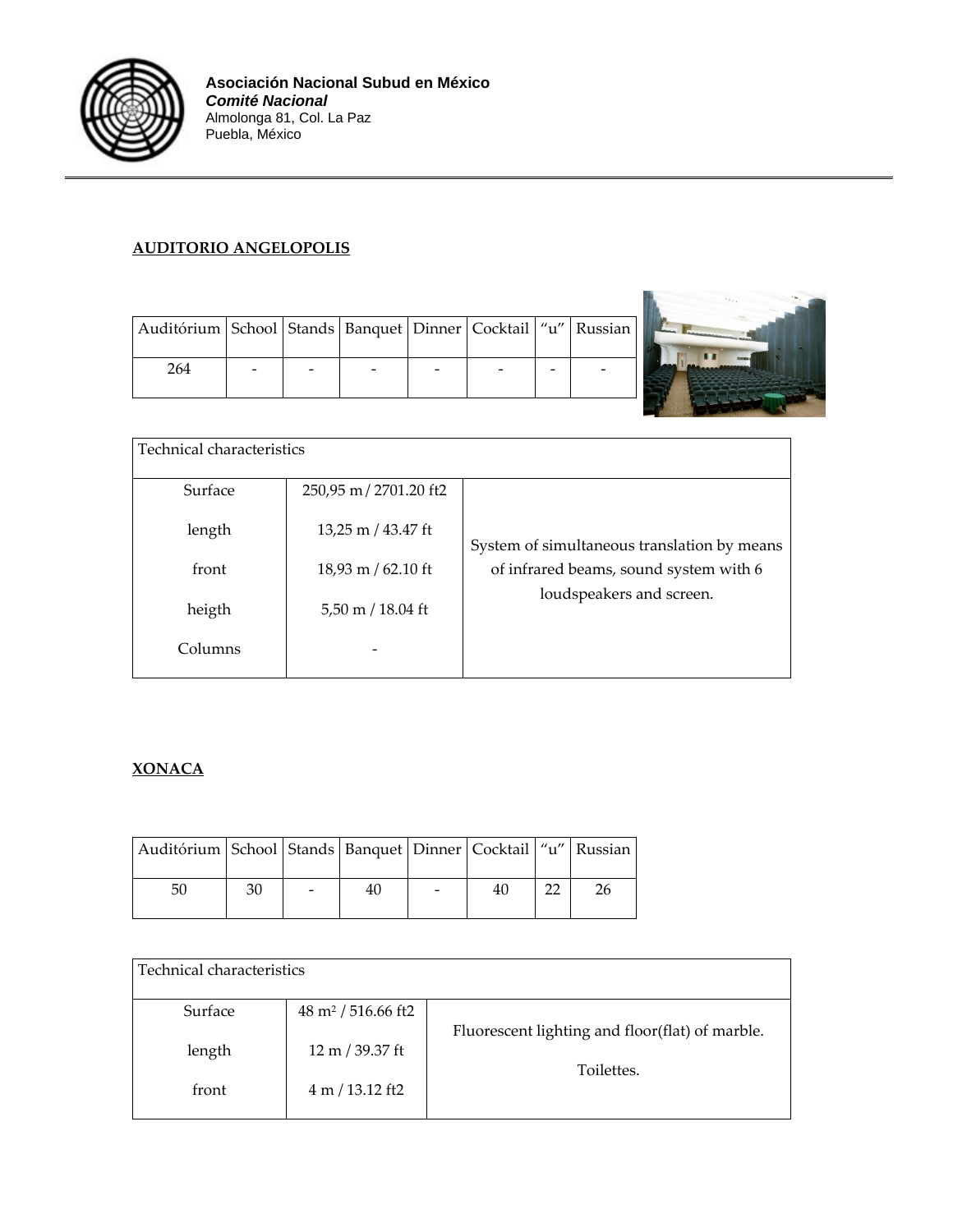

| heigth  | 3,50 m / 11.48 ft        |
|---------|--------------------------|
| Columns | $\overline{\phantom{a}}$ |
|         |                          |

#### **LA CRUZ**

| Auditórium   School   Stands   Banquet   Dinner   Cocktail   "u"   Russian |    |    |  |    |    |
|----------------------------------------------------------------------------|----|----|--|----|----|
|                                                                            |    |    |  |    |    |
| 60                                                                         | 40 | 30 |  | 25 | 30 |
|                                                                            |    |    |  |    |    |
|                                                                            |    |    |  |    |    |



| Technical characteristics |                                      |                                                 |  |  |  |  |
|---------------------------|--------------------------------------|-------------------------------------------------|--|--|--|--|
| Surface                   | 54,75 m <sup>2</sup> / 589.32<br>ft2 |                                                 |  |  |  |  |
| length                    | $9,14 \text{ m}$ / 29.48 ft          |                                                 |  |  |  |  |
| front                     | 5,99 m / 19.65 ft                    | Fluorescent lighting and floor(flat) of marble. |  |  |  |  |
| heigth                    | $3,50 \text{ m} / 11.48 \text{ ft}$  |                                                 |  |  |  |  |
| Columns                   |                                      |                                                 |  |  |  |  |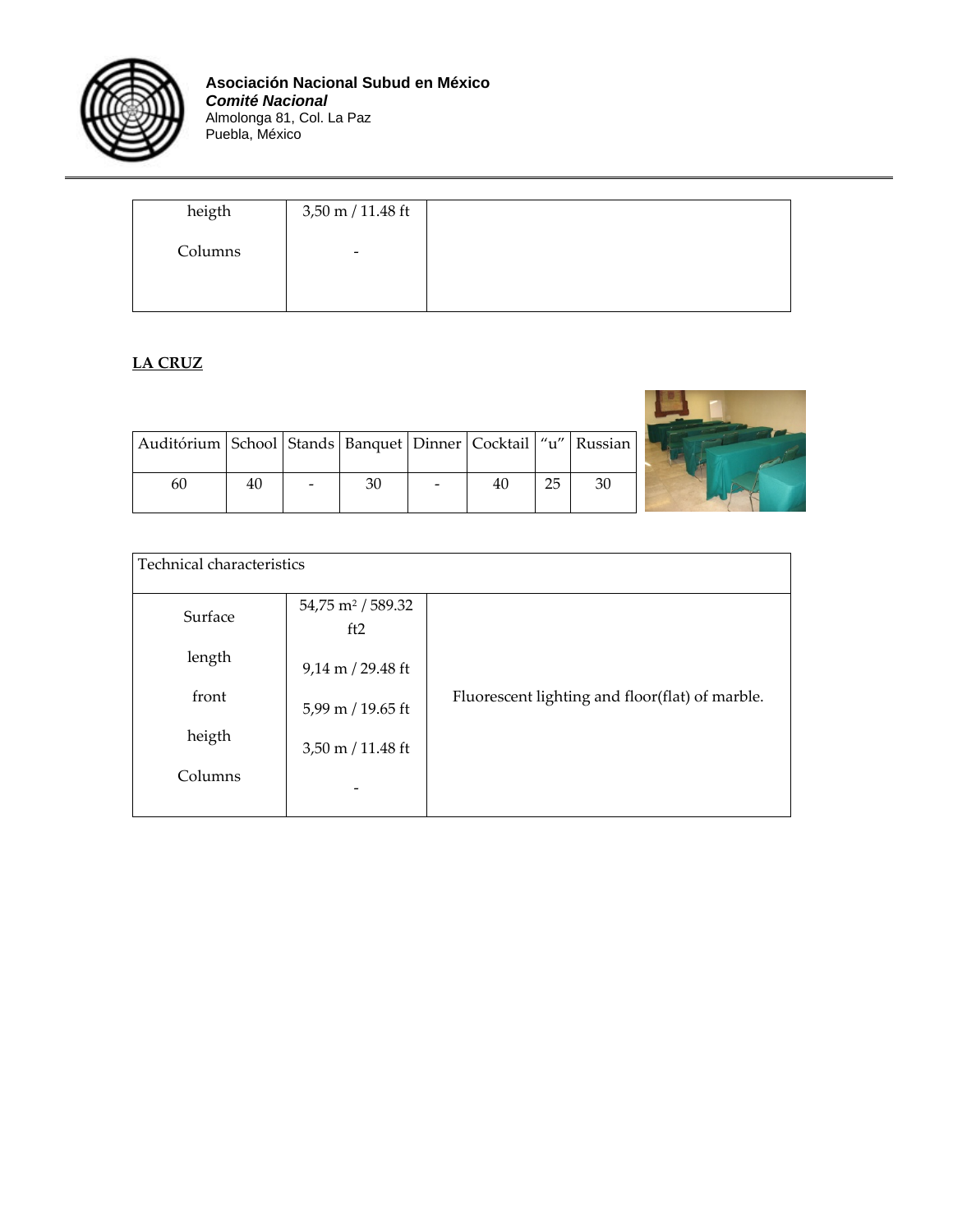

#### **LA PASTORA**

| Auditórium   School   Stands   Banquet   Dinner   Cocktail   "u"   Russian |     |    |     |     |     |     |     |
|----------------------------------------------------------------------------|-----|----|-----|-----|-----|-----|-----|
| 550                                                                        | 300 | 30 | 400 | 350 | 500 | 130 | 150 |



Former room of machines of the factory La Pastora, today beautiful space with floor of wood that preserves the Catalan vault and the columns of molten iron.

#### **LA ESPERANZA**

| Auditórium   School   Stands   Banquet   Dinner   Cocktail   "u"   Russian |    |    |    |    |  |
|----------------------------------------------------------------------------|----|----|----|----|--|
| ჩე                                                                         | 40 | 50 | 60 | 36 |  |



| l Technical characteristics |                                 |                                                                           |
|-----------------------------|---------------------------------|---------------------------------------------------------------------------|
| Surface                     | 76,54 m <sup>2</sup> 823.86 ft2 |                                                                           |
| length                      | $12,82 \text{ m}$ / 42.06 ft    | System of theatrical lighting dimeable, with<br>four programmable scenes. |
| front                       | 5,97 m / 19.58 ft               |                                                                           |
|                             |                                 |                                                                           |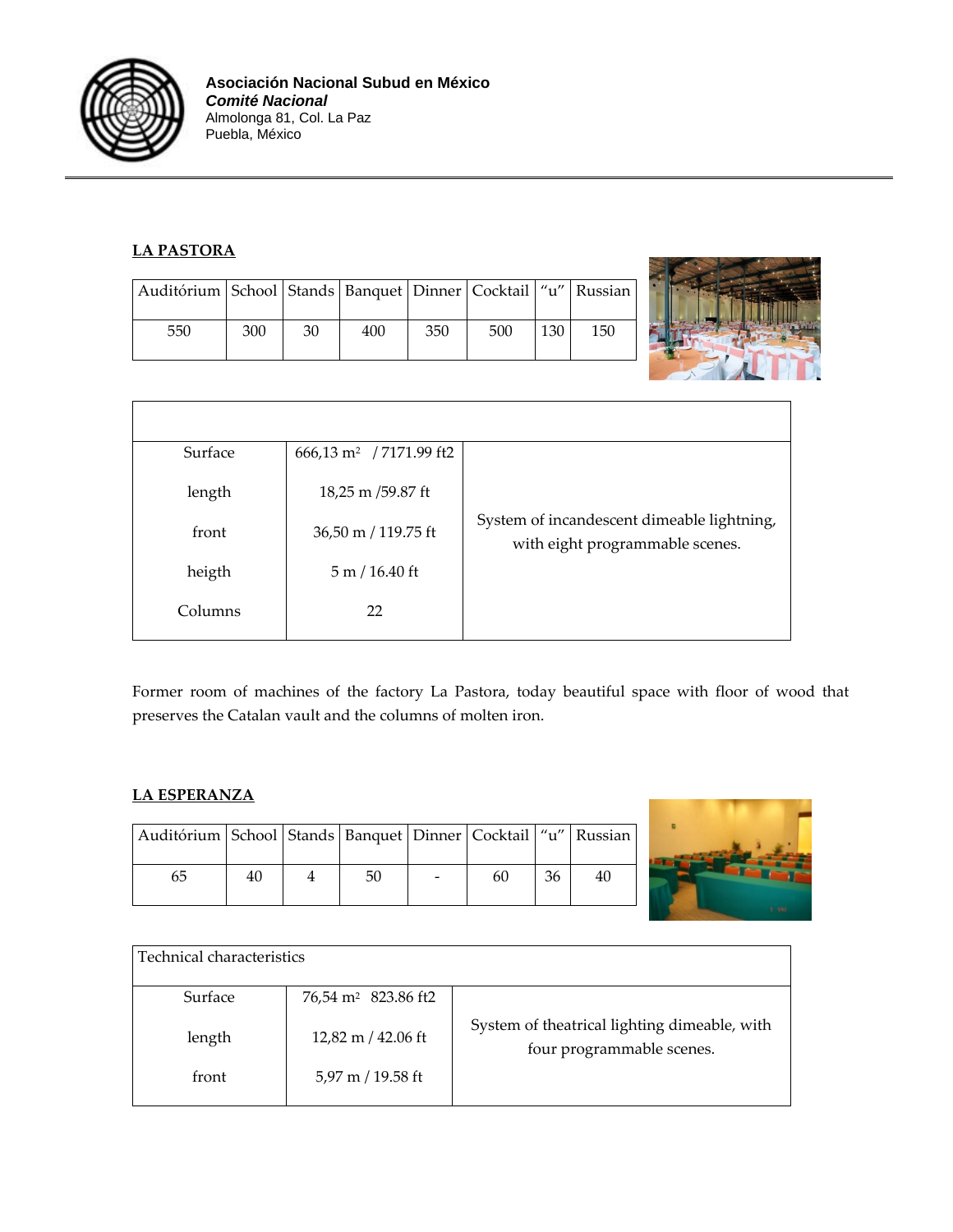

| height  | 4,50 m / 14.76 ft |
|---------|-------------------|
| Columns | -                 |
|         |                   |

Small room ideal for VIP meetings or more private, but not because of it less important since

#### **LA VIOLETA**

| Auditórium   School   Stands   Banquet   Dinner   Cocktail   "u"   Russian |     |     |    |     |    |    |
|----------------------------------------------------------------------------|-----|-----|----|-----|----|----|
| 150                                                                        | 108 | 120 | 80 | 140 | 45 | 60 |



| Technical characteristics |                                     |                                                                           |
|---------------------------|-------------------------------------|---------------------------------------------------------------------------|
| Surface                   | 141,61 m <sup>2</sup> / 1524.27 ft2 |                                                                           |
| length                    | 11,56 m / 37.92 ft                  |                                                                           |
| front                     | 12,25 m $/$ 40.19 ft                | System of theatrical lighting dimeable, with<br>four programmable scenes. |
| height                    | $4,50 \text{ m}$ / 14.76 ft         |                                                                           |
| Columns                   |                                     |                                                                           |

Room that turns into two by means of insulating walls, but with the whole necessary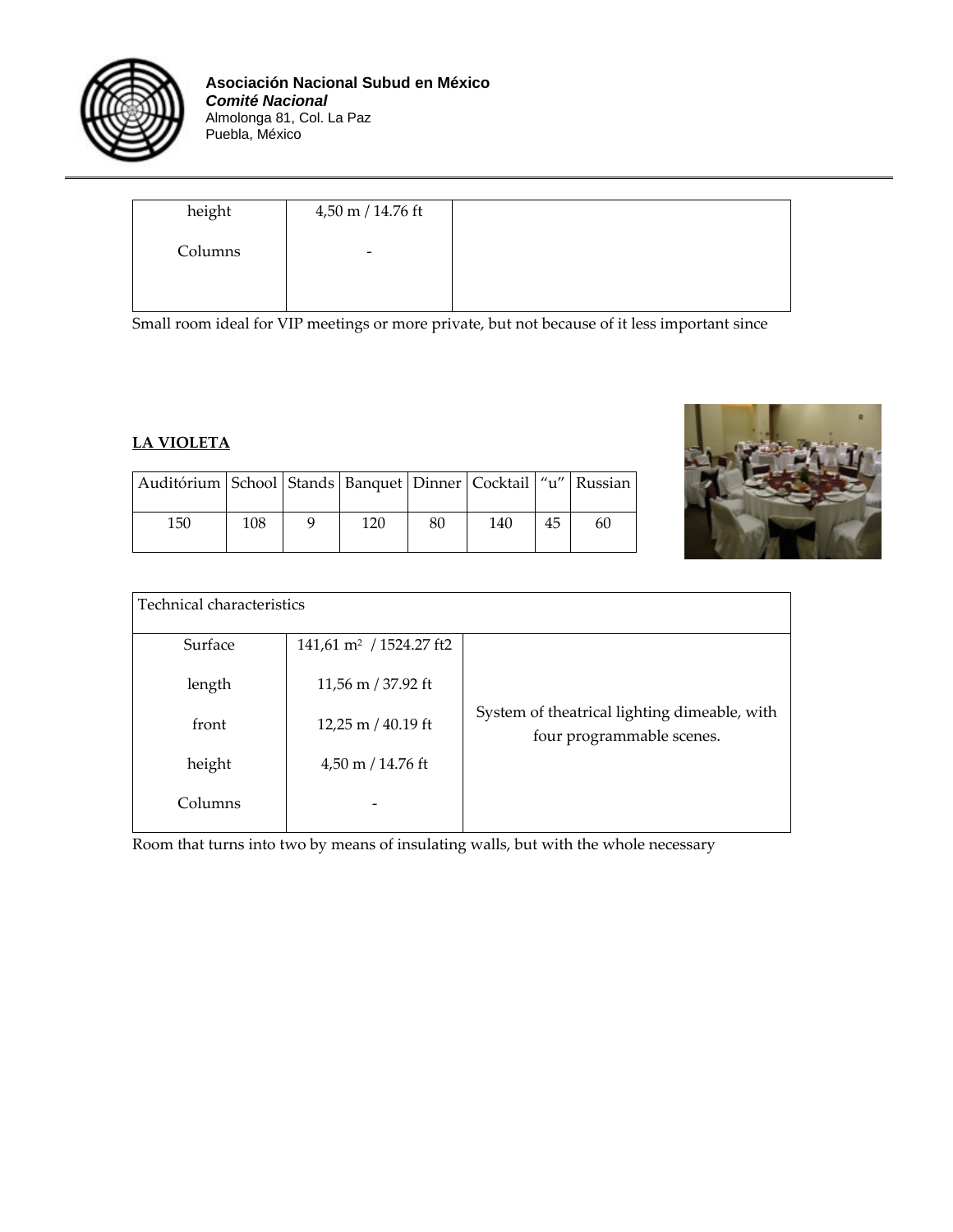

#### **LA ORIENTAL**

| Auditórium   School   Stands   Banquet   Dinner   Cocktail   "u"   Russian |     |     |    |     |    |    |  |
|----------------------------------------------------------------------------|-----|-----|----|-----|----|----|--|
| 150                                                                        | 108 | 120 | 80 | 140 | 45 | 60 |  |



| Technical characteristics |                                     |                                                  |
|---------------------------|-------------------------------------|--------------------------------------------------|
| Surface                   | 141,61 m <sup>2</sup> / 1524.27 ft2 |                                                  |
| length                    | 11,56 m / 37.92 ft                  | System of theatrical lighting dimeable.          |
| front                     | 12,25 m $/$ 40.19 ft                | Resistance of 700 kg of load per m <sup>2.</sup> |
| height                    | $4,50 \text{ m} / 14.76 \text{ ft}$ |                                                  |
| Columns                   |                                     |                                                  |

Room that turns into two by means of insulating walls, but with the ideal equipment(team) to achieve the success in his(her,your) meetings, press conferences or meetings.

#### **LA CONSTANCIA**

| Auditórium   School   Stands   Banquet   Dinner   Cocktail   "u"   Russian |     |    |     |    |     |    |    |
|----------------------------------------------------------------------------|-----|----|-----|----|-----|----|----|
| 220                                                                        | 140 | 10 | 120 | 80 | 150 | 50 | 60 |



Technical characteristics

| 186,92 m <sup>2</sup> / 2011.99 ft2 |                                                  |
|-------------------------------------|--------------------------------------------------|
|                                     |                                                  |
| 12,33 m $/$ 40.45 ft                | System of theatrical lighting dimeable.          |
|                                     |                                                  |
| 15,16 m 49.73 ft                    | Resistance of 700 kg of load per m <sup>2.</sup> |
|                                     |                                                  |
| $4,50$ m $/ 14.76$ ft-              |                                                  |
|                                     |                                                  |
|                                     |                                                  |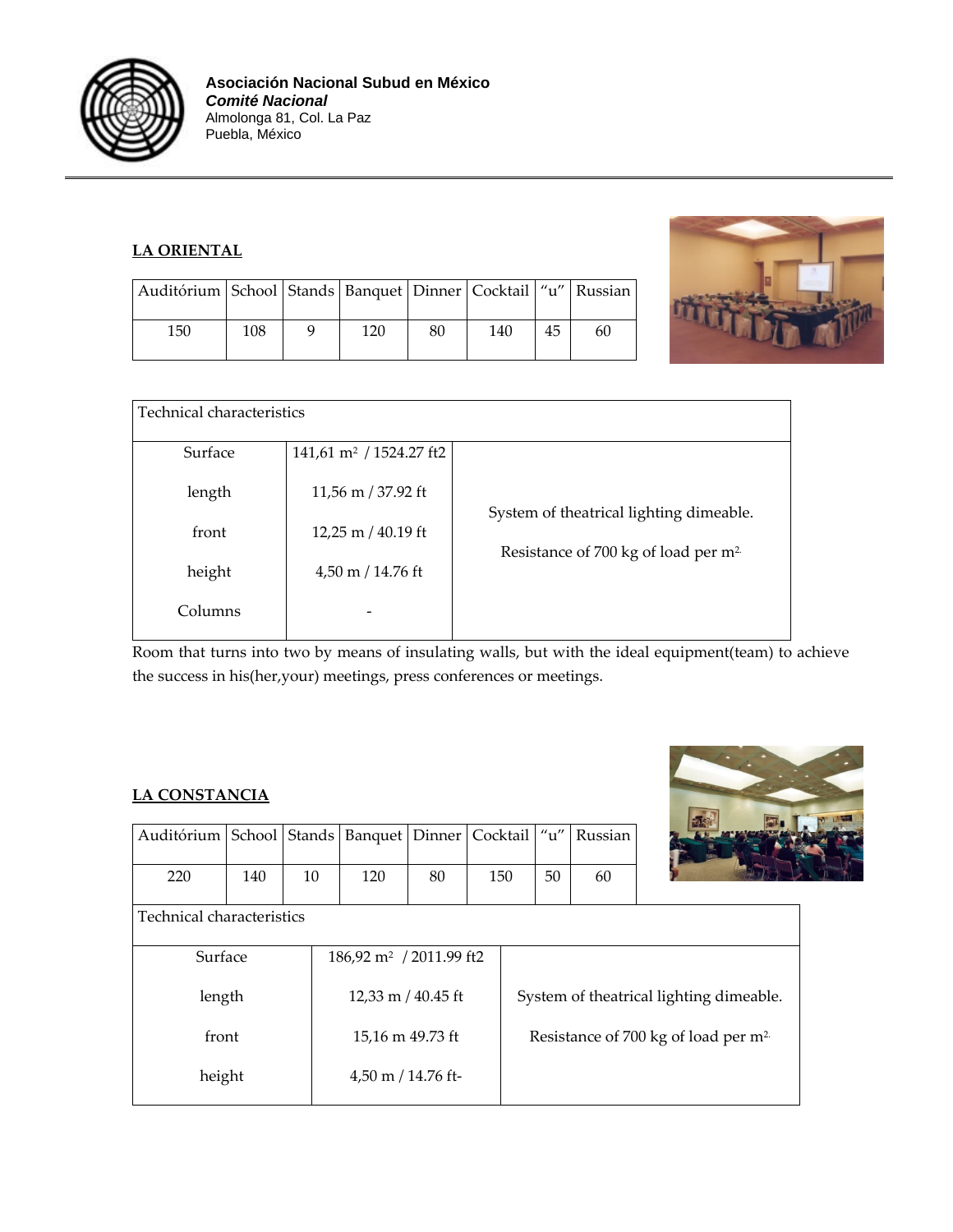

Area that possesses direct and indirect lighting, incandescent dimeable, fluorescent not dimeable, theatrically, duplex contacts distributed by the whole lounge.

Carpeted in its entirety and with air conditioning for more comfortable meetings.

#### **EL ALTO**

| Auditórium   School   Stands   Banquet   Dinner   Cocktail   "u"   Russian |     |    |     |     |     |     |     |
|----------------------------------------------------------------------------|-----|----|-----|-----|-----|-----|-----|
| 950                                                                        | 650 | 48 | 600 | 500 | 800 | 140 | 170 |
| Technical characteristics                                                  |     |    |     |     |     |     |     |
| 840,63 m <sup>2</sup> / 9048.46 ft2<br>Surface                             |     |    |     |     |     |     |     |



| Surface | $840,63$ m <sup>2</sup> / 9048.46 ft2 |                                          |
|---------|---------------------------------------|------------------------------------------|
|         |                                       |                                          |
| length  | 40,61 m / 133.23 ft                   | System of simultaneous interpretation by |
|         |                                       | means of infrared beams.                 |
| front   | $20,70 \text{ m} / 67.91 \text{ ft}$  |                                          |
|         |                                       | Resistance of 700 kg of static load for  |
| height  | 6,70 m 21.98 ft                       | module of faulse floor.                  |
|         |                                       |                                          |
| Columns |                                       |                                          |
|         |                                       |                                          |

With his(her,your) 6.70 meters of height, without columns, 22 electrical records distributed every 4 meters and 96 ports for network of voice and information, it is the ideal lounge for conferences for more than 800 persons.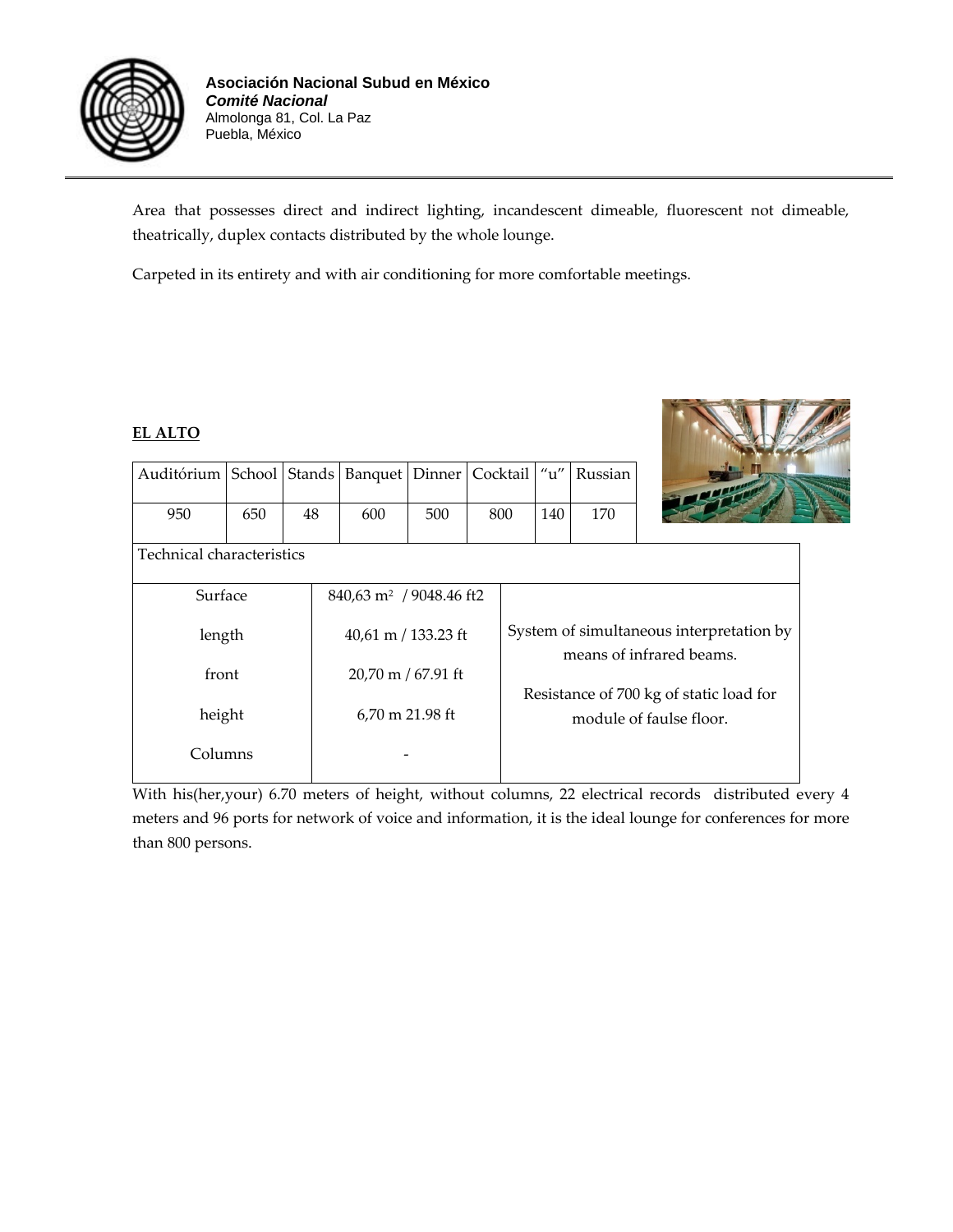

| <b>LA LUZ</b>                |     |    |                                     |        |          |     |         |                                                                      |
|------------------------------|-----|----|-------------------------------------|--------|----------|-----|---------|----------------------------------------------------------------------|
| Auditórium   School   Stands |     |    | Banquet                             | Dinner | Cocktail | u'' | Russian |                                                                      |
| 950                          | 650 | 49 | 600                                 | 500    | 800      | 140 | 170     |                                                                      |
| Technical characteristics    |     |    |                                     |        |          |     |         |                                                                      |
| Surface                      |     |    | 873,93 m <sup>2</sup> / 9406.90 ft2 |        |          |     |         |                                                                      |
| length                       |     |    | 40,61 m / 133.23 ft                 |        |          |     |         | System of simultaneous interpretation by<br>means of infrared beams. |
| front                        |     |    | 21,52 m / 70.60 ft                  |        |          |     |         |                                                                      |
| height                       |     |    | $6,70 \text{ m}$ / 21.98 ft         |        |          |     |         | Resistance of 700 kg of static load for<br>module of faulse floor.   |
| Columns                      |     |    |                                     |        |          |     |         |                                                                      |
|                              |     |    |                                     |        |          |     |         |                                                                      |

Completely carpeted lounge equiped with 96 ports for network(net) of voice and information and 22 electrical distributed records every four meters.

Direct and indirect lighting, incandescent dimeable with 9 programmable scenes; ideal place for the accomplishment of any memorable events.

#### **ANALCO**

| Auditórium   School   Stands   Banquet   Dinner   Cocktail   "u"   Russian |     |    |     |     |         |     |     |  |
|----------------------------------------------------------------------------|-----|----|-----|-----|---------|-----|-----|--|
| 1500                                                                       | 900 | 70 | 900 | 800 | 1 1 0 0 | 160 | 210 |  |



| Technical characteristics |  |                                        |                       |  |                                          |  |  |
|---------------------------|--|----------------------------------------|-----------------------|--|------------------------------------------|--|--|
|                           |  |                                        |                       |  |                                          |  |  |
|                           |  | 1 260,94 m <sup>2</sup> / 13572.64 ft2 |                       |  |                                          |  |  |
|                           |  |                                        |                       |  | System of simultaneous interpretation by |  |  |
|                           |  | $40.61$ m / 133.23 ft                  |                       |  | means of infrared beams.                 |  |  |
|                           |  |                                        |                       |  |                                          |  |  |
|                           |  | 31,05 m / 101.87 ft                    |                       |  | Resistance of 700 kg of static load for  |  |  |
|                           |  |                                        |                       |  | module of faulse floor.                  |  |  |
|                           |  |                                        | $6.70$ m $/$ 21.98 ft |  |                                          |  |  |
|                           |  |                                        |                       |  |                                          |  |  |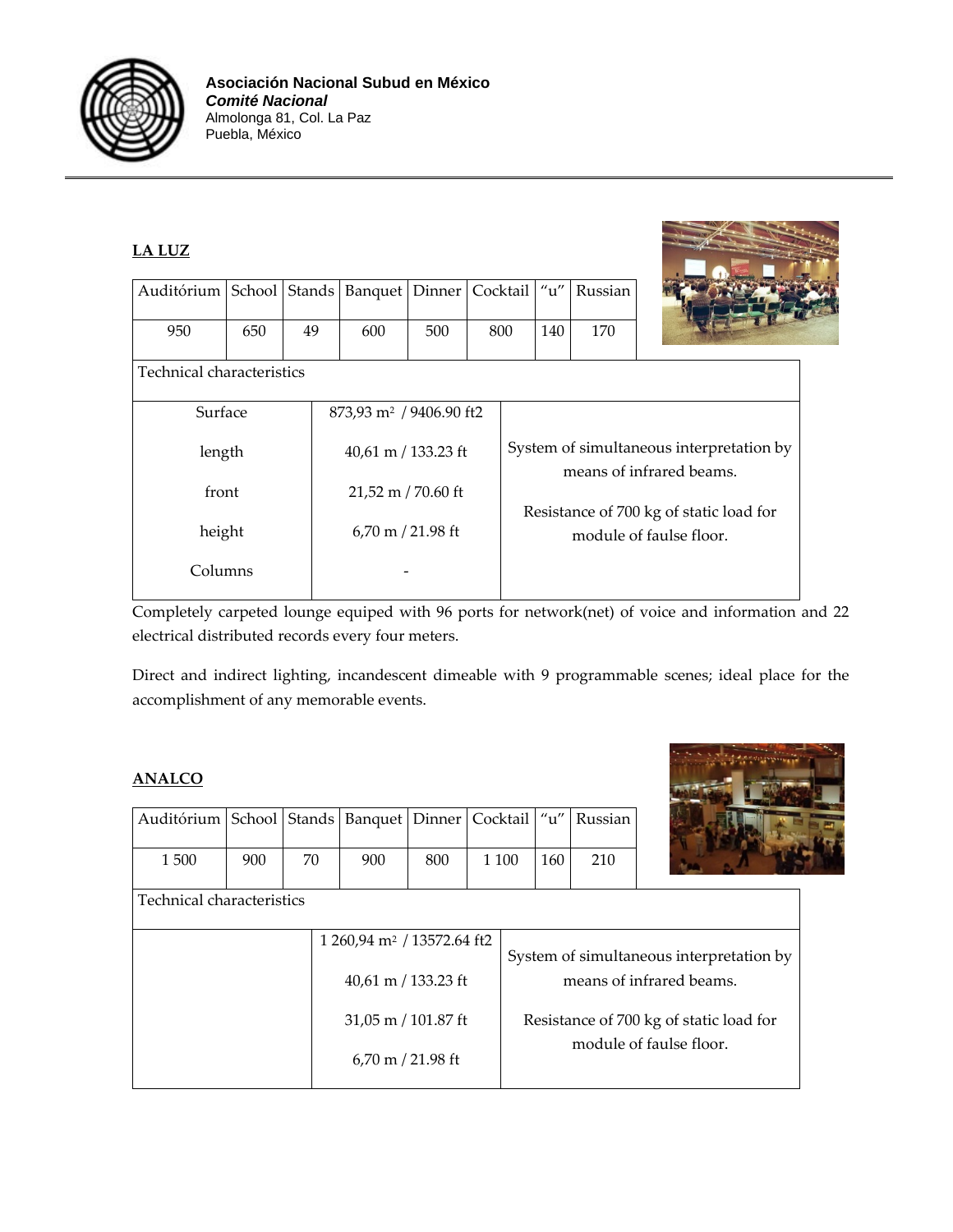

This room is equipped with the highest technology; besides the system of simultaneous interpretation, has different types of lighting : 9 programable incandescent dimeable lighting, fluorescent not dimeable, direct and indirect

Besides 26 electrical records distributed every four meters, 128 ports for network of voice and information distributed in the whole room.

#### **SAN FRANCISCO**

| Auditórium |         | School Stands | Banquet                                | Dinner                    |                                                                   | Cocktail                                                             | u'' | Russian |  |
|------------|---------|---------------|----------------------------------------|---------------------------|-------------------------------------------------------------------|----------------------------------------------------------------------|-----|---------|--|
| 3 4 0 0    | 2 2 0 0 | 165           | 2 3 1 0                                | 1 840                     | 2 700                                                             |                                                                      | 270 | 330     |  |
|            |         |               |                                        | Technical characteristics |                                                                   |                                                                      |     |         |  |
| Surface    |         |               | 2 972,65 m <sup>2</sup> / 31997.33 ft2 |                           |                                                                   |                                                                      |     |         |  |
| length     |         |               | 40,61 m / 133.23 ft                    |                           |                                                                   | System of simultaneous interpretation by<br>means of infrared beams. |     |         |  |
| front      |         |               | 73,20 m / 240.15 ft                    |                           |                                                                   |                                                                      |     |         |  |
| height     |         |               | 6,70 m 21.98 ft                        |                           | Resistance of 700 kg of static load for<br>module of faulse floor |                                                                      |     |         |  |
| Columns    |         |               |                                        |                           |                                                                   |                                                                      |     |         |  |
|            |         |               |                                        |                           |                                                                   |                                                                      |     |         |  |

With 6.70 meters of height it is the biggest space for the celebration of congresses, conventions, symposiums, forums, seminars, courses, workshops, conferences, presentations, concerts, artistic and cultural exhibitions, spectacules, monographic or professional fairs, etc.

This room is equipped with the highest technology; the system of simultaneous interpretation is by means of infrared beams, with 320 ports for network of voice and information distributed by the whole room, and thanks to its versatility, it can turn into 3 smaller rooms using insulating walls : Analco, La Luz y el Alto.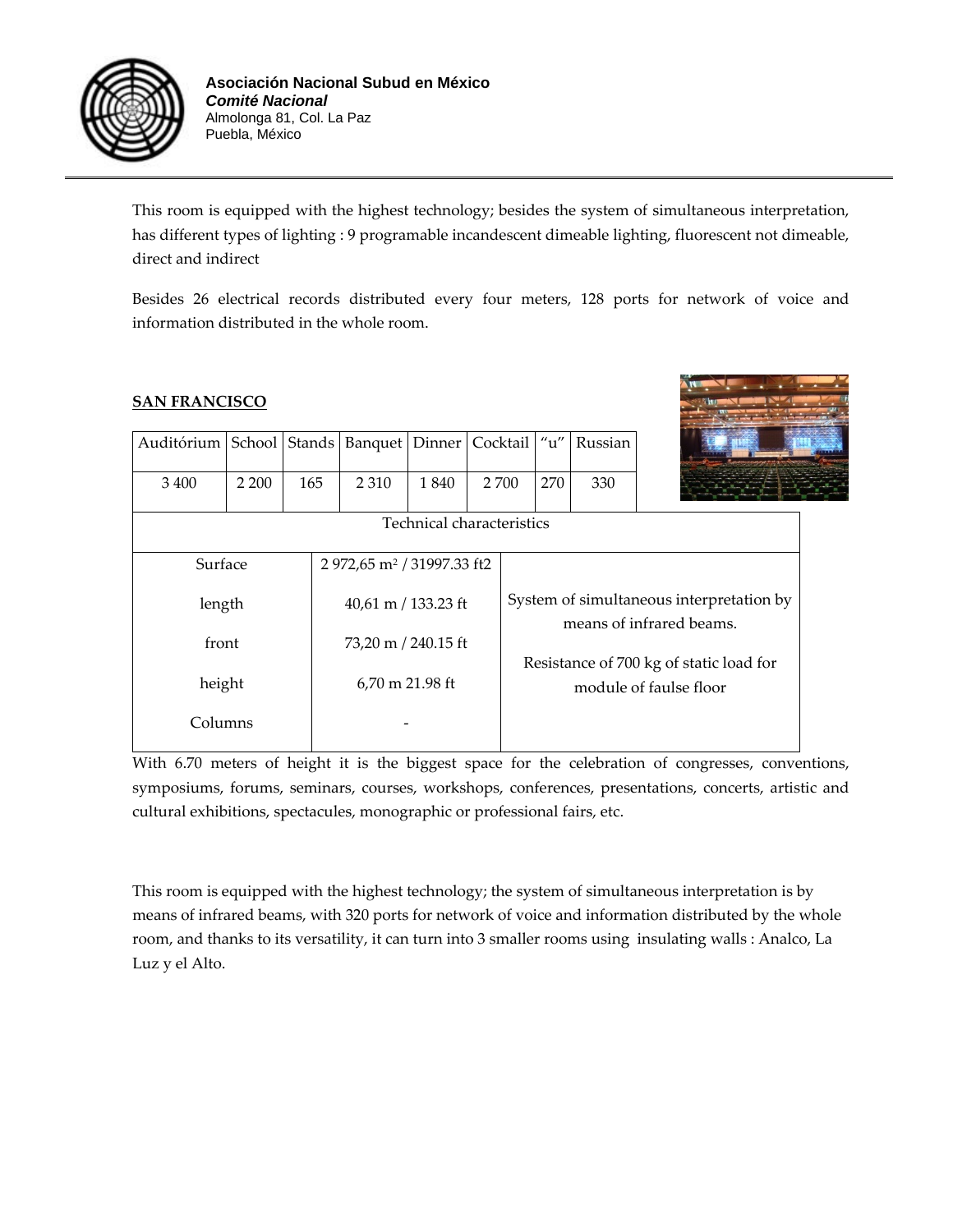

#### **BALCÓN PRINCIPAL PRINCIPAL BALCONY**



| Auditórium   School   Stands   Banquet   Dinner   Cocktail   "u"   Russian |    |     |     |  |
|----------------------------------------------------------------------------|----|-----|-----|--|
| 700                                                                        | 30 | 500 | 800 |  |

| Technical characteristics |                                    |  |
|---------------------------|------------------------------------|--|
| Surface                   | 781 m <sup>2</sup> / 8406.61 ft2   |  |
| length                    | 91.96 m / 301.70 ft                |  |
| front                     | $8.5 \text{ m} / 27.88 \text{ ft}$ |  |

Attractive balcony on the former roofs of the textile factories of the zone, covered of moderate crystal, with the general sight of the green spaces of the walk of San Francisco, the vestiges of the Foundation of Puebla. It is the entrance to the room San Francisco, ideally for sponsors' exhibition, records, coffee breaks, etc.

#### **PLAZA CHACUACO**

| Auditórium   School   Stands   Banquet   Dinner   Cocktail   "u"   Russian |    |     |     |     |  |
|----------------------------------------------------------------------------|----|-----|-----|-----|--|
| 800                                                                        | 48 | 500 | 400 | 700 |  |



| l Technical characteristics |                                     |  |
|-----------------------------|-------------------------------------|--|
| Surface                     | 861.42 m <sup>2</sup> / 9272.24 ft2 |  |
| length                      | 29.40 m / 96.45 ft                  |  |
| front                       | 29.30 m / 96.12 ft                  |  |

Wide and attractive square finished off by the original chimney of a textile factory that reminds and does honoring to the industrial vocation of the City of Puebla. Ideal space for inaugurations, ceremonies, artistic presentations, festivals, among other many activities.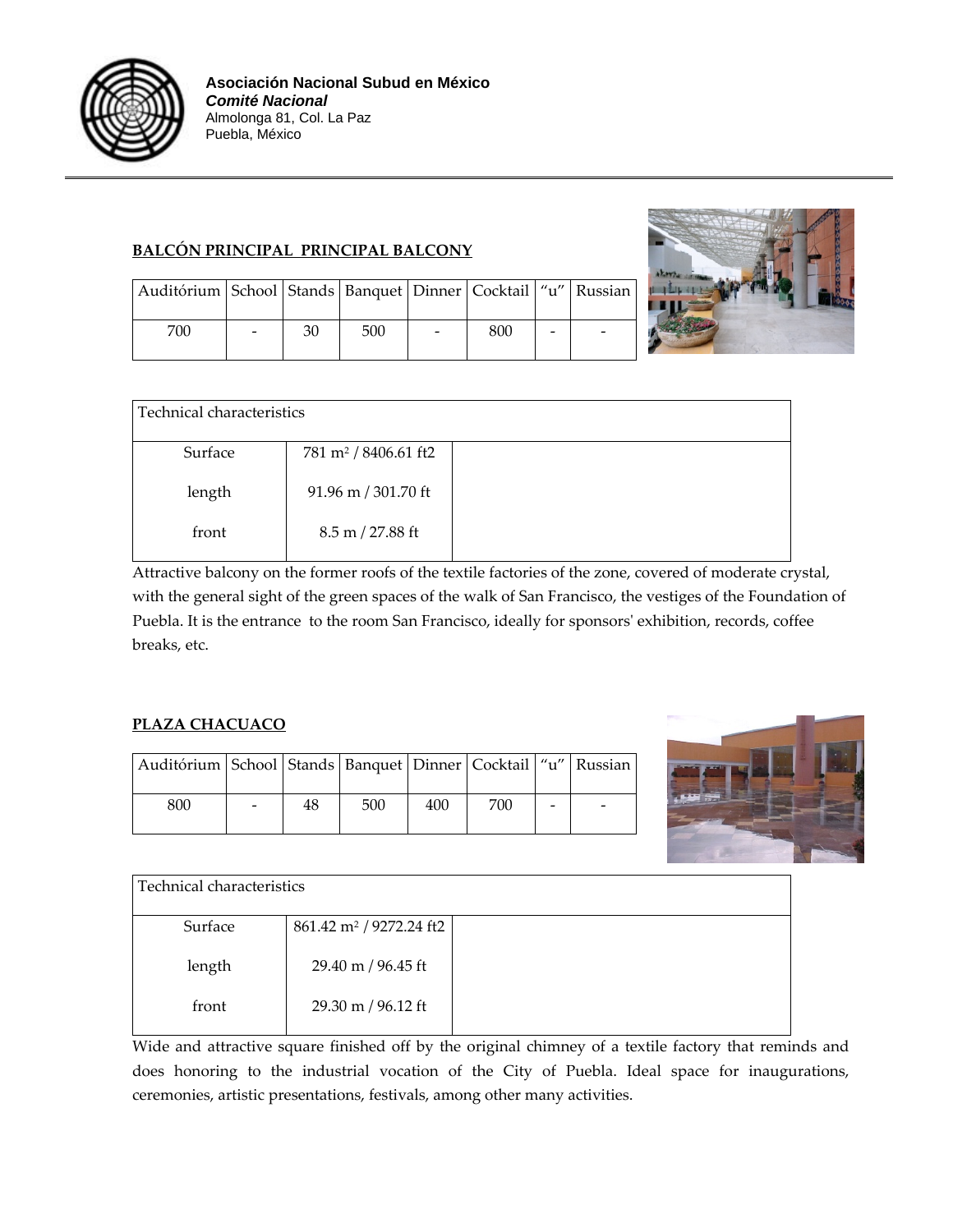

| <b>HALL</b>             | <b>FONDO</b> | <b>FRENTE</b> | <b>Surface m2</b> | auditorium | school | \$ US DLLS      |
|-------------------------|--------------|---------------|-------------------|------------|--------|-----------------|
| <b>Analco</b>           | 40.61        | 31.05         | 1,260.94          | 1,500      | 900    | \$<br>3,759.40  |
| La Luz                  | 40.61        | 21.52         | 873.93            | 950        | 650    | \$<br>2,255.64  |
| <b>El Alto</b>          | 40.61        | 20.70         | 840.63            | 950        | 650    | \$<br>2,255.64  |
| <b>San Francisco</b>    | 40.61        | 73.20         | 2,972.65          |            | 2,200  | \$              |
| La Esperanza            | 12.82        | 5.97          | 76.54             | 65         | 40     | \$<br>263.16    |
| <b>La Oriental</b>      | 11.56        | 12.25         | 141.61            | 150        | 108    | \$<br>263.16    |
| <b>La Oriental 1</b>    | 11.56        | 6.00          | 69.36             |            | 48     | \$              |
| <b>La Oriental 2</b>    | 11.56        | 6.15          | 71.09             |            | 48     |                 |
| <b>La Violeta</b>       | 11.56        | 12.25         | 141.61            | 150        | 108    | \$<br>503.76    |
| La Violeta 1            | 11.56        | 6.00          | 69.36             |            | 48     |                 |
| La Violeta 2            | 11.56        | 6.15          | 71.09             |            | 48     |                 |
| <b>La Constancia</b>    | 12.33        | 15.16         | 186.92            | 220        | 140    | \$<br>676.69    |
| La Pastora              | 18.25        | 36.50         | 666.13            | 600        | 300    | \$<br>1,200.00  |
| <b>La Cruz</b>          | 9.14         | 5.99          | 54.75             | 48         | 40     | \$<br>225.56    |
| <b>Xonaca</b>           | 12.00        | 4.00          | 48.00             | 42         | 20     | \$<br>225.00    |
| <b>Balcón Principal</b> | 8.50         | 91.96         | 781.66            |            | M.N.A. |                 |
| <b>Plaza Chacuaco</b>   | 29.30        | 29.40         | 861.42            | 800        | M.N.A. |                 |
|                         |              |               |                   | 5,475      |        | \$<br>11,628.01 |

### **Capacity and cost**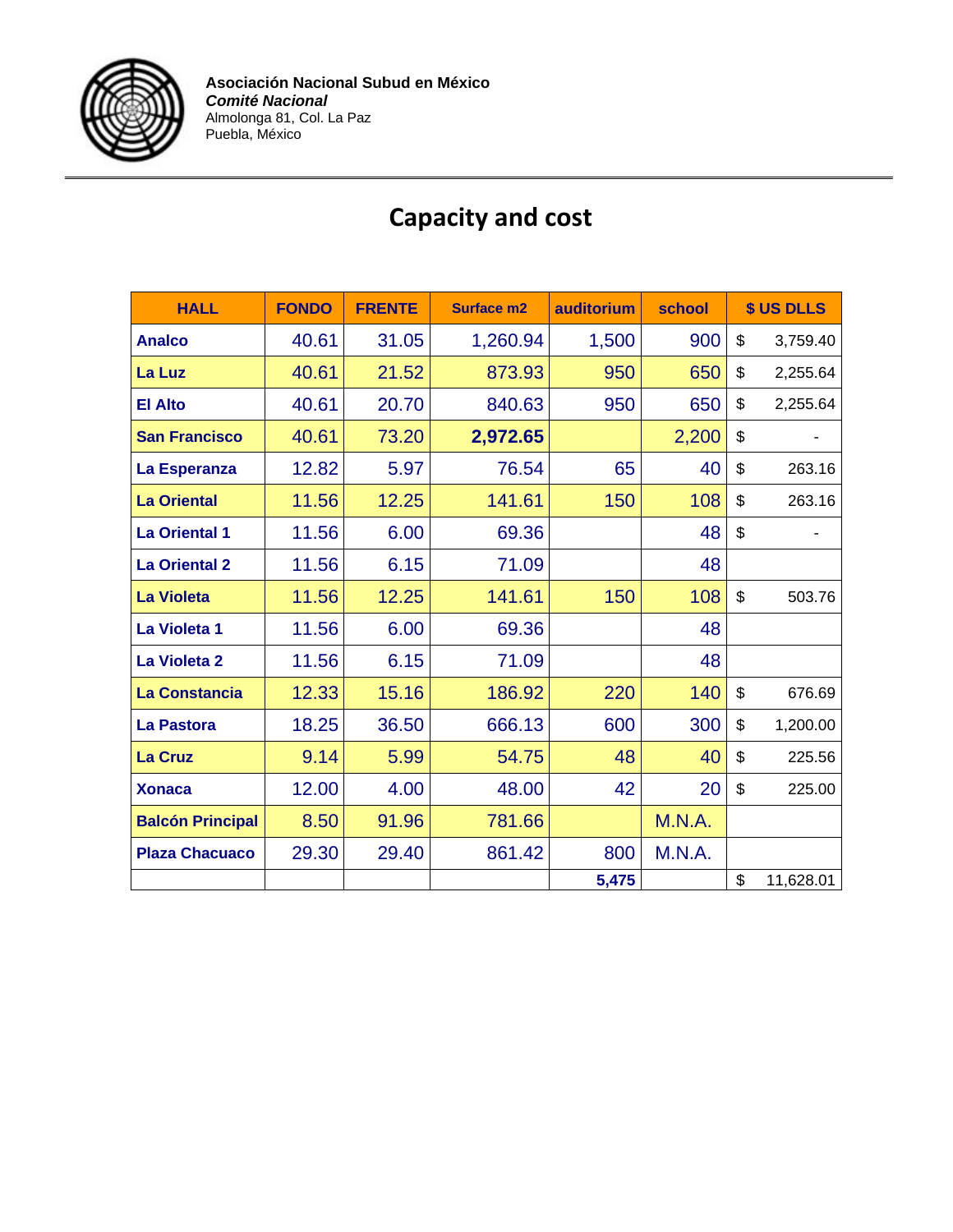

## **APENDIX 2**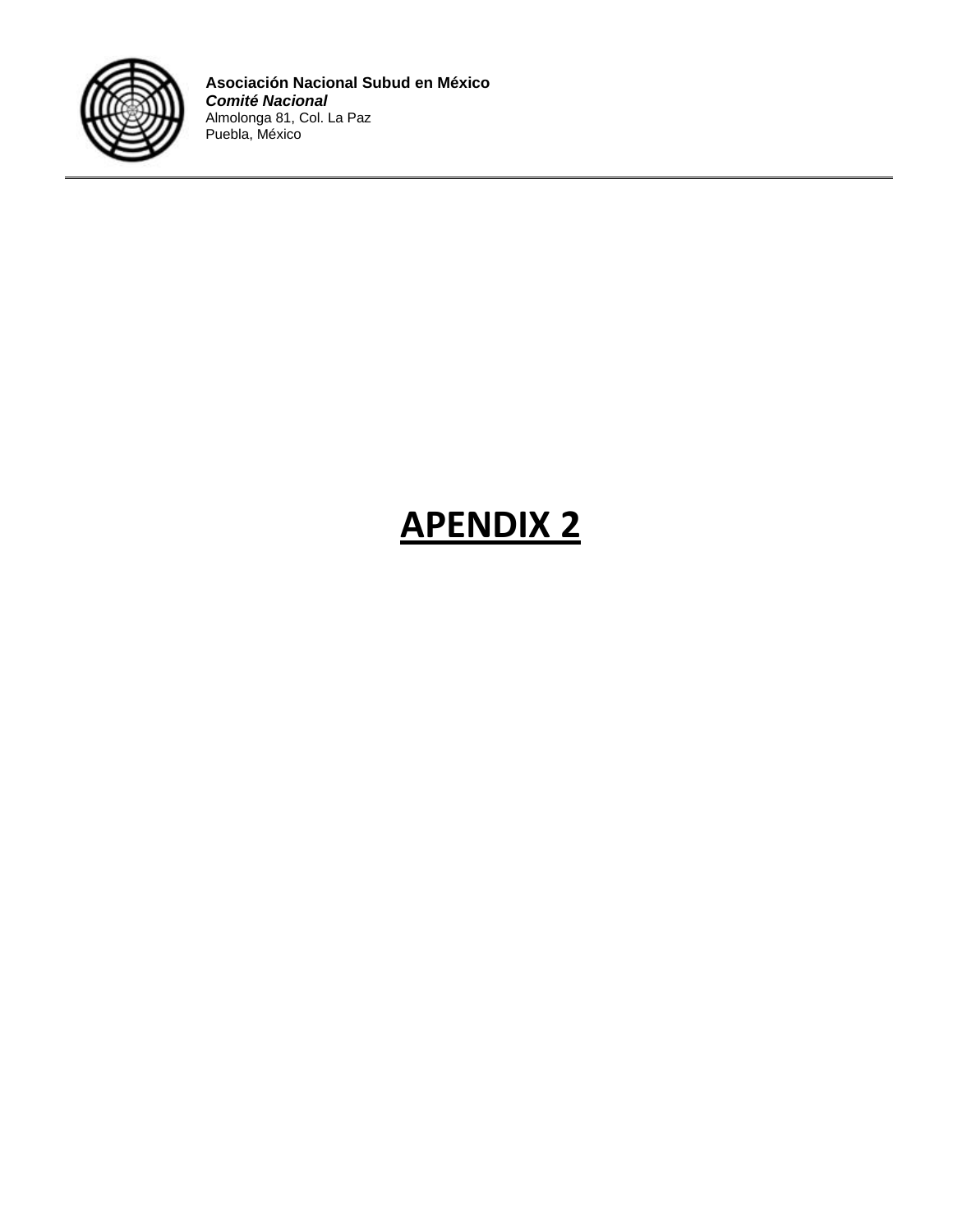

#### **Countries that DO NOT REQUIRE VISA**

Alemania **Eslovaquia Eslovaquia** Italia Puerto Rico Andorra Eslovenia Japón Rumania Argentina **España** España Letonia San Marino Aruba Estados Unidos (USA) Liechtenstein Singapur Australia Estonia Lituania Suecia Austria Finlandia Luxemburgo Suiza Bélgica **Francia** Francia Malta Malta Bahamas Gran Bretaña Mónaco Venezuela Bulgaria Grecia Noruega Canadá **Hungría** Hungría Nueva Zelanda Chipre **Hong Kong** Países Bajos Corea del Sur Irlanda **III. Il establishe del Surano II. I**rlanda e Panamá Costa Rica **Islandia Polonia** Dinamarca Israel **Israel** Portugal

, and the contract of  $\mathcal{L}$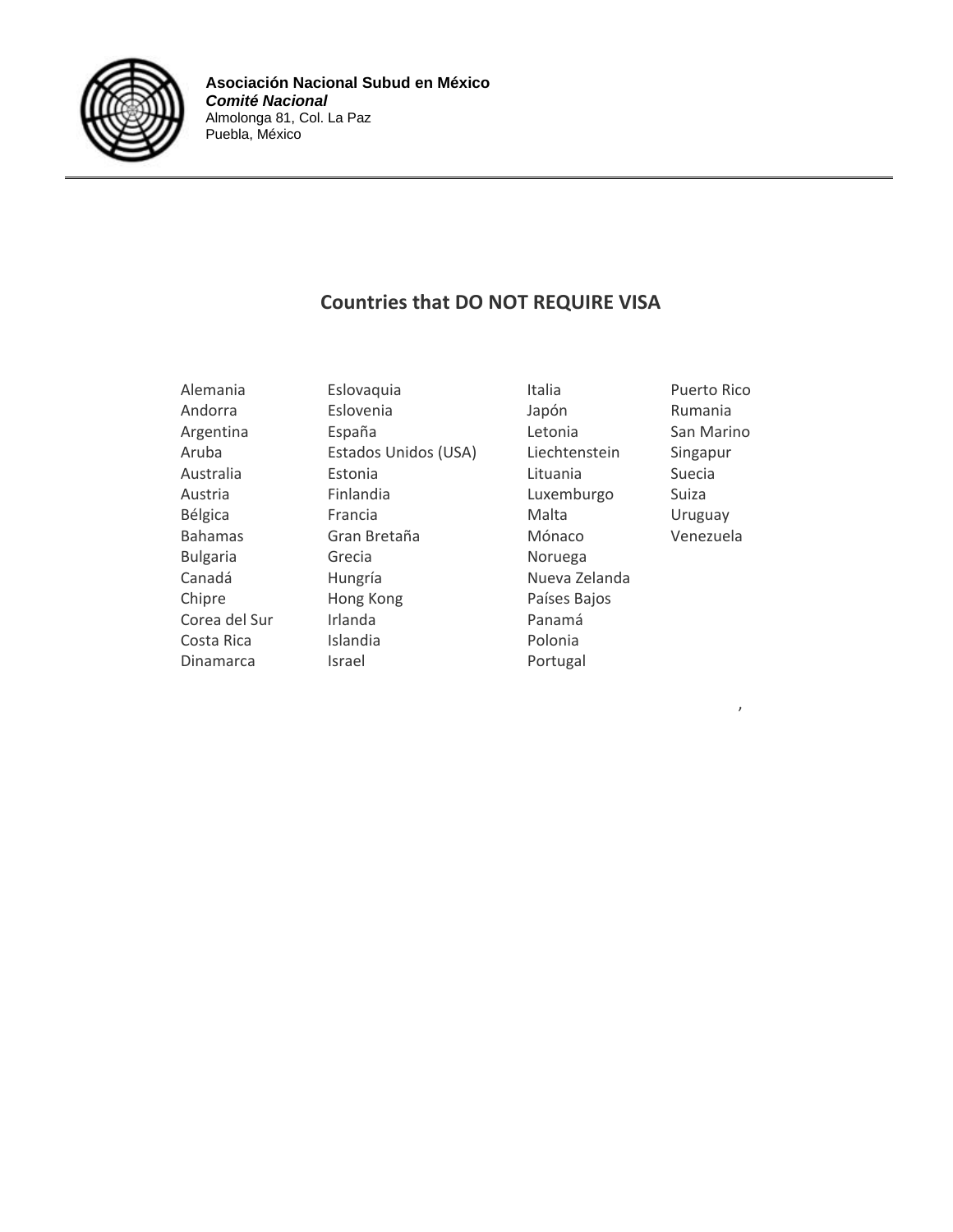

#### **COUNTRIES THAT REQUIERS VISA**

- 1. Afganistán
- 2. Albania
- 3. Angola
- 4. Antigua y Barbuda
- 5. Arabia Saudita
- 6. Argelia
- 7. Armenia
- 8. Azerbaiyán
- 9. Bahrein
- 10. Bangladesh
- 11. Belarús
- 12. Benin
- 13. Bolivia
- 14. Bosnia‐Herzegovina
- 15. Botswana
- 16. Brasil
- 17. Brunei Darusalam
- 18. Burkina Faso
- 19. Burundi
- 20. Bután
- 21. Cabo Verde
- 22. Camboya
- 23. Camerún
- 24. Chad
- 25. China República Popular
- 26. Colombia
- 27. Comoras
- 28. Congo
- 29. Congo, Rep. Dem. (Zaire)
- 30. Corea del Norte
- 31. Costa de Marfil
- 32. Croacia
- 33. Cuba
- 34. Chad
- 35. Djibuti
- 36. Dominica
- 37. Dominicana República
- 38. Ecuador
- 70. Liberia
- 71. Libia
- 72. Macedonia
- 73. Madagascar
- 74. Malawi
- 75. Maldivas
- 76. Mali
- 77. Marruecos
- 78. Mauricio
- 79. Mauritania
- 80. Mianmar
- 81. Moldova
- 82. Mongolia
- 83. Montenegro
- 84. Mozambique
- 85. Namibia
- 86. Nauru
- 87. Nepal
- 88. Nicaragua
- 89. Niger
- 90. Nigeria
- 91. Omán
- 92. Pakistán
- 93. Palestina
- 94. Papua Nueva Guinea
- 95. Perú
- 
- 97. República Centroafricana
- 
- 
- 
- 101. Samoa Occidental
- 102. San Cristobal y Nieves
- 103. San Vicente y Las Granadinas
- 104. Santa Lucía
- 105. Santo Tome y Príncipe
- 
- 107. Serbia
- 96. Qatar
- 
- 98. República Árabe Saharaui Democrática
- 99. Ruanda
- 100. Salomon Islas
- 
- 
- 
- 
- 
- 106. Senegal